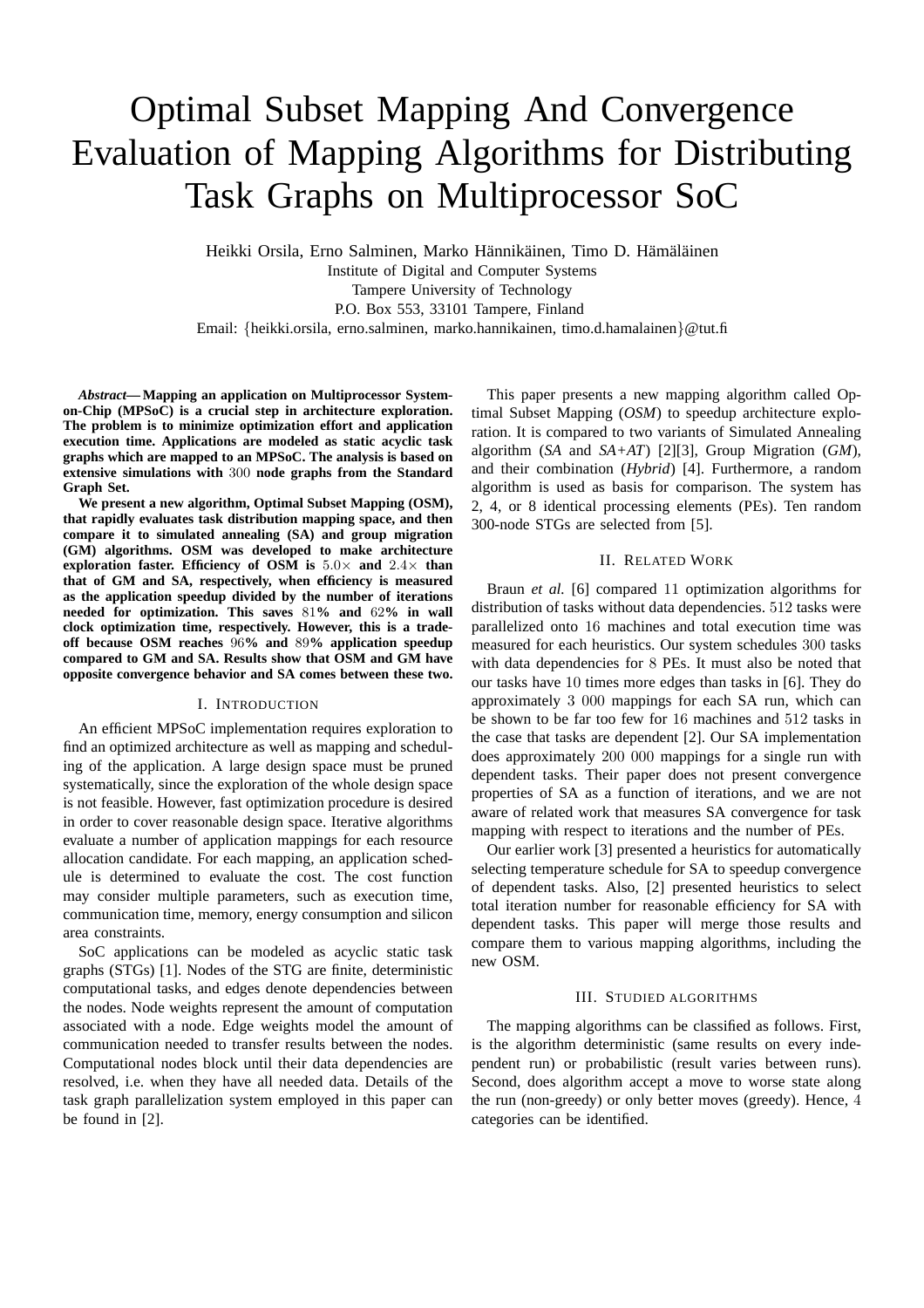Architecture exploration needs an automatic selection of optimization parameters depending on the architecture and application sizes. Otherwise, an algorithm may spend excessive time optimizing a small systems or result in a sub-optimal solution for a large system. The goal is to avoid unnecessary optimization iterations, while keeping application performance close to architecture limits. This will save optimization time and thus speed up architecture exploration.

The term *move* means here the change of the location (PE) of one or multiple tasks. All studied algorithms (except random) ensure that move is always made to a different PE, which saves many iterations. This is a crucial detail forgotten in many papers. For example, randomizing a single task for 2 PEs will result in 50% of iterations being useless because the task is not actually moved anywhere.

STGs are used because there exists well known efficient and near optimal scheduling algorithms for them. This ensures that the observed differences are due to mapping. Harder scheduling properties would diminish accuracy of mapping analysis. All presented algorithms are agnostic of STG structure, and so they will also work with general process networks like Kahn Process Networks (KPN) [7]. These algorithms are also used in our Koski flow, that has a KPN-like process network [8]. Koski is a high-level design tool for multiprocessor SoCs and applications.

Details of the used algorithms can be found in [2][3][4] but use of these algorithms is presented next. The new OSM algorithm is introduced in detail.

For each algorithm, tasks are initially mapped to one PE.

## *A. Group Migration (GM)*

Group migration (GM), also known as Kernighan-Lin graph partitioning algorithm [9], is a deterministic algorithm that moves one task at time and finds an optimal mapping for that. It accepts only moves to a better state (one with smaller cost). Therefore, it is greedy algorithm and may get stuck to a local minimum. This happens when there is no single move that improves (decreases) the cost, and GM terminates. This algorithms does not need any parameters. The exact algorithm used here is presented in [2]. The worst case iteration count is in  $O((M-1)N^2)$ , where M is the number of PEs and N the number of tasks. A starting point near a local optimum will converge much more rapidly.

## *B. Variants of Simulated Annealing (SA)*

SA is a probabilistic non-greedy algorithm [10] that explores search space of a problem by annealing from a high to a low temperature state. This paper uses two versions of SA that are presented in [2] and [3]. Algorithm performs random changes in mapping with respect to the current mapping state.

SA algorithm always accepts a move into a better state, but also into a worse state with a probability that decreases along with the temperature. Thus the algorithm becomes greedier on low temperatures. The acceptance probability function and the number of iterations per temperature level is set by the method presented in [2]. The annealing schedule function,

initial temperature  $T_0$  and the final temperature  $T_f$  are selected by the method in [3]. The algorithm terminates when the final temperature is reached and sufficient number of consecutive moves have been rejected.

The basic version of simulated annealing is referred here as *SA* and one with automatic temperature selection as *SA+AT*. In general, SA+AT achieves nearly the same performance as SA but in considerably fewer iterations. The Hybrid algorithm [4] uses SA for initial optimization and finishes the mapping with GM. The parameters for SA variants are temperature range (initial and final), number of temperature levels, scaling between levels, and number of iteration on each level. Furthermore, move heuristic, acceptance function, and end condition must be defined.

The total number of iterations for SA is

$$
(\frac{\log \frac{T_f}{T_0}}{\log q} + 1)N(M - 1),\tag{1}
$$

where  $q$  is the temperature scaling factor [2].

# *C. Random*

A simple random mapping algorithm is included just to obtain basis for algorithm comparison. The algorithm tries random mappings without regarding the results from previous iterations, hence it is probabilistic and non-greedy. The only parameter is the number of random mappings.

## IV. OPTIMAL SUBSET MAPPING (OSM)

The new Optimal Subset Mapping (OSM) algorithm takes a random subset of tasks and finds the optimum mapping in that subset by trying all possible mappings (brute-force search). This is called a round. Tasks outside the subset are left in place. OSM is probabilistic because it chooses a subset randomly at every round. It is also greedy because it only accepts an improvement to the best known solution at each round. OSM algorithm was inspired by Sequential Minimal Optimization (SMO) algorithm [11]. SMO is used for solving a quadratic programming problem and has a static subset size of 2, but the subset size in OSM is dynamic during run-time. Also, the total number of iterations in OSM is bounded by task graph and architecture characteristics.

The pseudo-code of OSM is shown in Fig. 1. Variable  $S$  denotes the current (mapping) state,  $C$  is the cost,  $X$ is subset size, and  $R$  is a round number used to track progress of the algorithm. Function  $\text{Cost}(S)$  evaluates the cost function for the mapping state  $S$  and minimum  $S$  is sought. Function **Pick\_Random\_Subset** $(S, X)$  picks a random subset of  $X$  separate tasks from mapping  $S$ . Function **Apply Mapping** $(S, S_{sub})$  takes whole mapping S and subset mapping  $S_{sub}$ . It copies mappings from  $S_{sub}$  to  $S$ .

Initially, the subset size  $X = 2$ . If no improvement has been found within last  $R_{max} = \lceil \frac{N}{X_{max}} \rceil$  rounds, the subset size  $X$  is increased by 1. If there was some improvement,  $X$  is decreased by 1. The subset size  $X$  is bounded to  $[X_{min}, X_{max}]$ , where  $X_{min} = 2$ . The algorithm terminates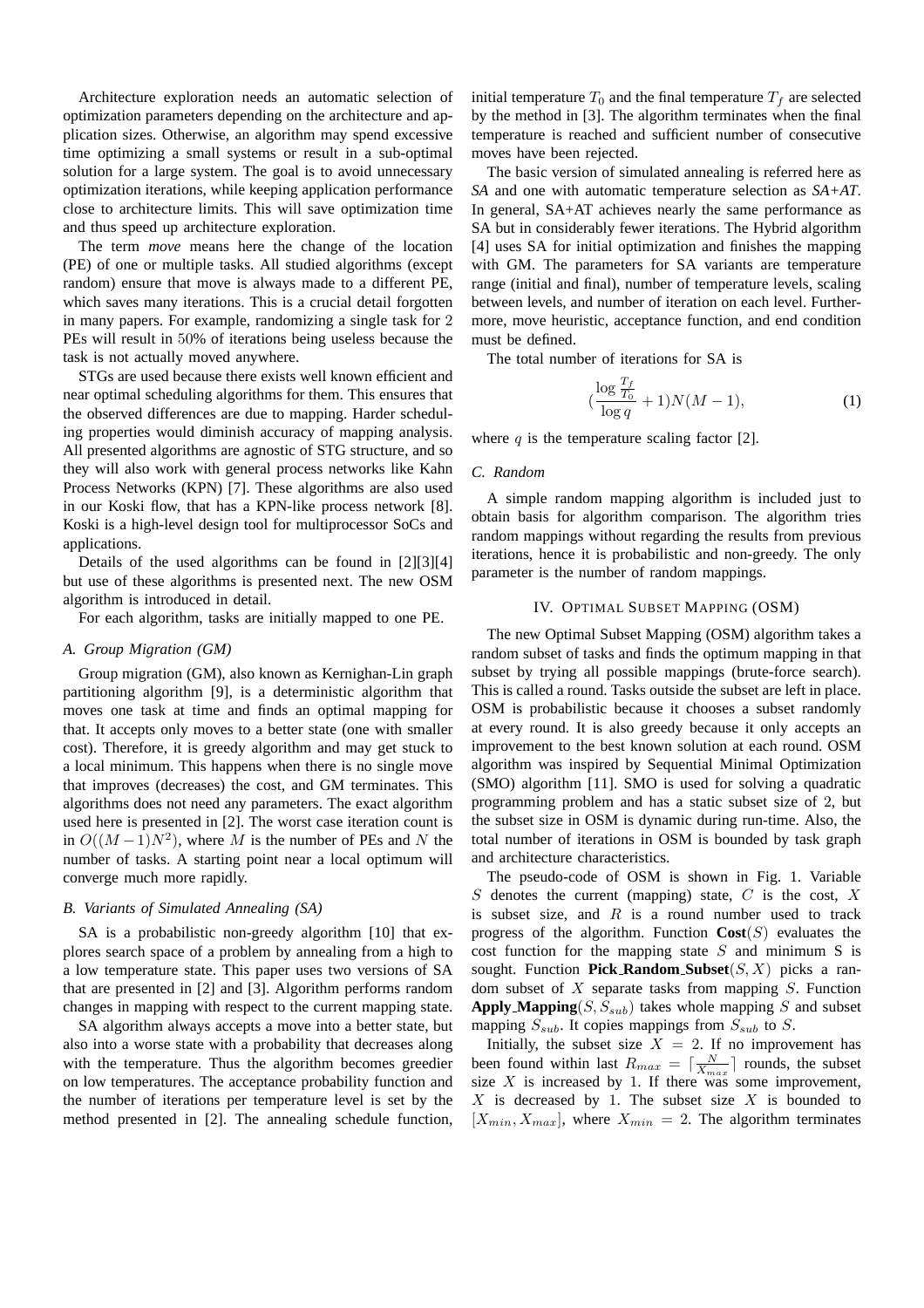|         | OPTIMAL_SUBSET_MAPPING $(S)$                          |
|---------|-------------------------------------------------------|
| 1       | $S_{best} \leftarrow S$                               |
|         | 2 $C_{best} \leftarrow \text{COST}(S)$                |
|         | 3 $X \leftarrow 2$                                    |
| 4       | for $R \leftarrow 1$ to $\infty$                      |
| 5       | <b>do</b> $C_{old\_best} \leftarrow C_{best}$         |
| 6       | $S \leftarrow S_{best}$                               |
| $\tau$  | $Subset \leftarrow$ PICK_RANDOM_SUBSET $(S, X)$       |
| $\,8\,$ | for all possible mappings $S_{sub}$ in Subset         |
| 9       | <b>do</b> $S \leftarrow$ APPLY_MAPPING(S, $S_{sub}$ ) |
| 10      | $C \leftarrow \text{COST}(S)$                         |
| 11      | if $C < C_{best}$                                     |
| 12      | then $S_{best} \leftarrow S$                          |
| 13      | $C_{best} \leftarrow C$                               |
| 14      | if $modulo(R, R_{max}) = 0$                           |
| 15      | then if $C_{best} = C_{old-best}$                     |
| 16      | then if $X = X_{max}$                                 |
| 17      | then break                                            |
| 18      | $X \leftarrow X + 1$                                  |
| 19      | else $X \leftarrow X - 1$                             |
| 20      | $X \leftarrow \text{MAX}(X_{min}, X)$                 |
| 21      | $X \leftarrow \text{MIN}(X_{max}, X)$                 |
| 22      | return $S_{best}$                                     |

Fig. 1. Pseudo-code of Optimal Subset mapping algorithm.

when none of the last  $R_{max}$  rounds improved the solution and maximum subset size is reached  $(X = X_{max})$ .

Upper bound for subset size  $X$  is needed to limit the number of iterations. It can be derived as

$$
M^X = cN^{c_N}M^{c_M},\tag{2}
$$

where  $N$  is the number of tasks and  $M$  is the number of PEs.  $c, c_N$  and  $c_M$  are arbitrary positive coefficients used to limit iterations with respect to system size defined by  $N$  and  $M$ . It is recommended that  $c_N, c_M \geq 1$  to reach acceptably good results. Solution to (2) is

$$
X_{max} = \lfloor \frac{\log(c) + c_N \log(N) + c_M \log(M)}{\log M} \rfloor. \tag{3}
$$

As a consequence, the number of iterations increases as N and M increase. The total number of mappings for  $R_{max}$ rounds is in

$$
O\left(\frac{N^{1+c_N}M^{c_M}}{\log N + \log M}\right). \tag{4}
$$

#### V. EXPERIMENT SETUP

The experiment uses 10 random graphs with 300 nodes from the Standard Task Graph set [5]. The communication weights were generated randomly from uniform distribution. The resulting *communication-to-computation* ratios varied between graphs. The minimum, average and maximum byte/s for tasks in graphs are 8.1 Mbyte/s, 217.8 Mbyte/s, 525.6 Mbyte/s. This is the rate at which tasks will produce data in these graphs. Random graphs are used to evaluate optimization algorithms as fairly as possible. Non-random applications may

TABLE I

APPLICATION AND ARCHITECTURE PARAMETERS FOR THE EXPERIMENT

|             | Variable                         | (note) | Value                             |
|-------------|----------------------------------|--------|-----------------------------------|
| Task graphs | $#$ graphs                       |        | 10                                |
|             | # tasks per graph $(N)$          |        | 302                               |
|             | # edges per graph                | (1)    | 1594, 5231, 8703                  |
|             | comp time per task [us]          | (1)    | 3.2, 5.1, 7.0                     |
|             | comm vol per task [byte]         | (1)    | 26, 1111, 3679                    |
|             | comm/comp-ratio [Mbyte/s]        | (1)    | 8, 218, 526                       |
|             | max theor, parallelism [no unit] | (1)    | 4.3, 7.9, 12.8                    |
| HW Platform | # PEs $(M)$                      |        | 2, 4, 8                           |
|             | PE freq [MHz]                    |        | 50                                |
|             | Bus Freq [MHz]                   | (2)    | 10, 20, 40                        |
|             | Bus width [bits]                 |        | 32                                |
|             | Bus bandwidth [Mb/s]             | (2)    | 320, 640, 1280                    |
|             | Bus arb. latency [cycles/send]   |        | 8                                 |
| Algorithms  | # runs per graph per alg         | (3)    | 10                                |
|             | algorithms                       |        | 6                                 |
|             | determ, non-greedy               |        | 1: OSM                            |
|             | determ, greedy                   |        | 1: GM                             |
|             | stoch., non-greedy               |        | $4: SA, SA+AT,$<br>hybrid, random |
|             | stoch, greedy                    |        |                                   |

Notes:

 $(1)$  = min, avg, max

 $(2)$  = values for 2,4,8 PEs, respectively

 $^{(3)}$  = only 1 run for GM

well be relevant for common applications, but they are dangerously biased for general algorithm comparison. Investigating algorithm bias and classifying computational tasks based on the bias are outside the scope of this paper. Random graphs have the property to be neutral of the application. The task graphs are summarized in Table I along with HW platform and measurement setup.

The SoC platform is a message passing system where each PE has some local memory, but no shared memory. Each graph was distributed onto 2, 4 and 8 identical PEs. The PEs are interconnected with a single, dynamically arbitrated shared bus that limits the SoC performance due to bus contention. Bus frequency is low in order to highlight the differences between algorithms when HW resources are very limited. However, bus frequency is scaled with system size, as shown.

Total of 6 algorithms are compared. Optimization was run 10 times independently for each task graph, except with GM that needs only 1 run due to its deterministic behavior. The optimization software was written in C language and executed on a 10-machine Gentoo Linux cluster, each machine having a single 2.8 GHz Intel Pentium 4 processor and 1 GiB of memory. A total of  $2 \cdot 10^9$  mappings were tried in 1869 computation hours (78 days) leading to average  $297 \frac{mappings}{s}$ .

The optimization parameters of the experiment are shown in Table II.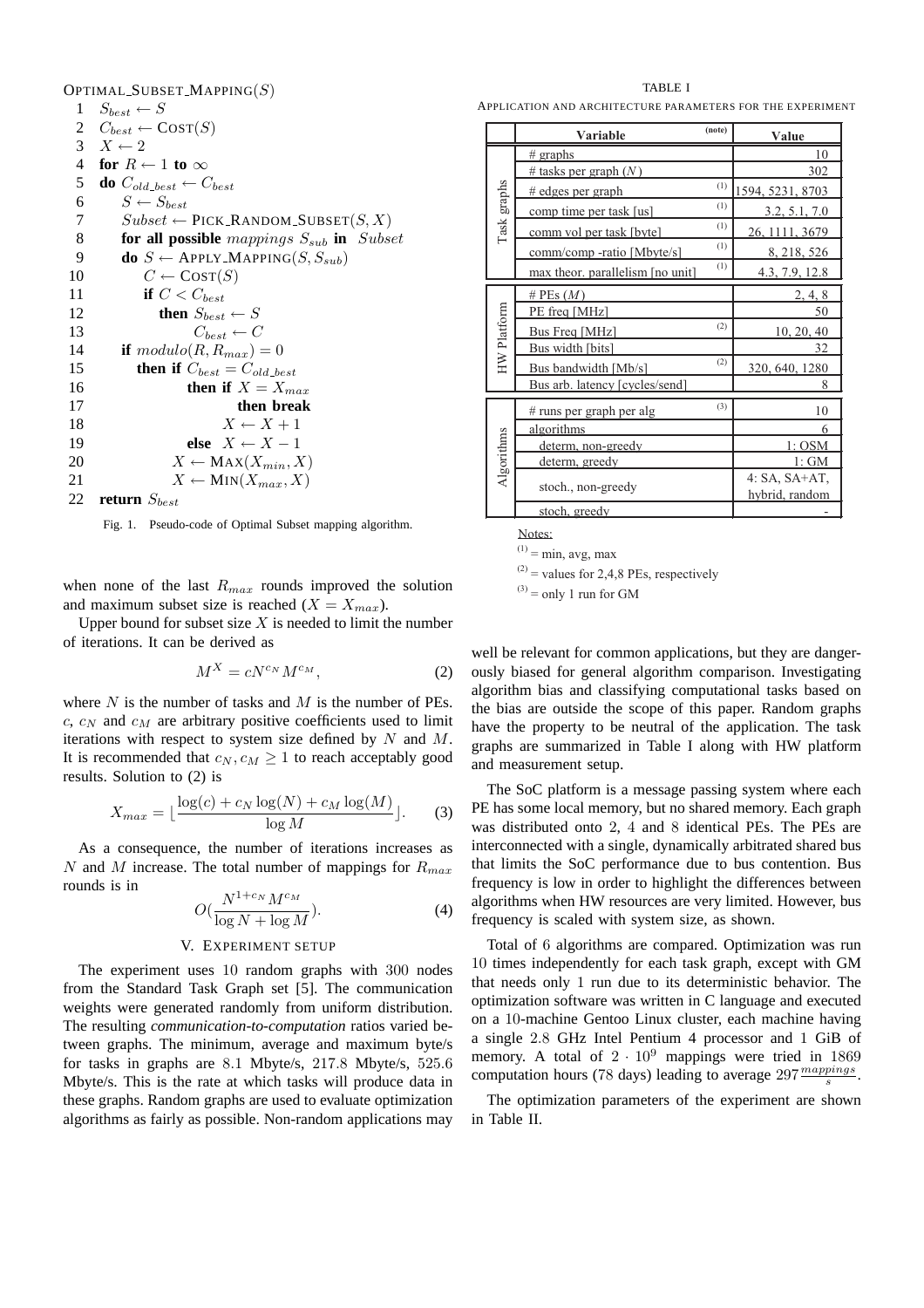TABLE II OPTIMIZATION PARAMETERS FOR THE EXPERIMENT

| Alg.             | Variable                      | (note) | Value                                             |
|------------------|-------------------------------|--------|---------------------------------------------------|
|                  | # iter per T, $(L=N (M-1))$   | (1)    | 602, 1208, 2416                                   |
|                  | # temperature levels          |        | 181                                               |
|                  | # temperature scaling         |        | $a = 0.95$                                        |
|                  | range of T (SA and hybrid)    | (2)    | $T_{\theta} = 1.0, T_f = 0.0001$                  |
| SA,<br>$SA+AT$ . | range of T $(SA+AT)$          |        | T range coefficient $k=2$                         |
| Hybrid           | annealing schedule $(T_0, i)$ |        | $T_{\theta} \cdot q^{\text{floor}(i/L)}$          |
|                  | move heuristic                |        | move 1 random task                                |
|                  | acceptance function           |        | $(1 + \exp(\Delta C / (0.5 C_0 T))$ <sup>-1</sup> |
|                  | end condition                 |        | $T=T_f$                                           |
|                  |                               |        | $AND L$ rejected moves                            |
| Rand             | # max interations             |        | 262 144                                           |
| GМ               | no params needed              |        |                                                   |
|                  | coefficient $c$               |        | 1.0                                               |
|                  | exponent $c_N$                |        | 1.0                                               |
| <b>OSM</b>       | exponent $c_M$                |        | 1.0                                               |
|                  | subset size $X$ [#tasks]      | (1)    | 9, 5, 3                                           |
|                  | # iterations per subset       | (1)    | 512, 1024, 512                                    |

Notes:

 $^{(1)}$  = values for 2,4,8 PEs, respectively

 $^{(2)}$  = T<sub>0</sub> and T<sub>f</sub> computed automatically in SA+AT

# VI. RESULTS

For simplicity, the cost function considers only the execution time. Hence, gain equals speedup and speedup is defined as  $\frac{t_1}{t_M}$ , where  $t_i$  is the graph execution time on i PEs. The results are discussed according to average gain, progress of gain with respect to required iterations, and differences between graphs.

## *A. Gain*

Figure 2 shows averaged speedups for each algorithm. Random mapping is clearly the worst algorithm and the difference between it and others grows with the number of PEs. Other 5 algorithms have almost equal performance, Hybrid being marginally better than others and GM and OSM slightly worse than others. SA, SA+AT and Hybrid are only marginally different in gain, from 0.01 to 0.04 gain units difference.

The average speedup grows with system size. For 2 PEs, total PE utilization varied from 77% to 99.7%. For 4 PEs, from 52% to 76%. And, for 8 PEs, from 37% to 51%. Interconnect utilization was nearly 100% as parallelization is communication bounded. Therefore, the gains are clearly lower than theoretical maximum parallelism. Average theoretical maximum parallelism is 7.9 for these graphs. It is defined by dividing the sum of computation times by the computation time of the critical path and neglecting the communication costs.

Variance in gain values is small, but there is a notable difference in the number of iterations that algorithms require during optimization. This will be analyzed next.

## *B. Time behavior of algorithms*

Figure 3 shows the averaged speedups with respect to number of iterations for 8 PE system. The results with 2 and 4 PEs are similar but omitted for brevity. Note that



Fig. 2. Achieved gain averaged over 10 STGs.

the time for running an optimization algorithm is directly proportional to the number of iterations when graph size N and the architecture size M are fixed. Iterations are shown on a logarithmic scale and the first 1 000 evaluations are omitted from the figure.

GM needs many iterations to achieve any speedup but once that occurs the speedup increases very rapidly. A total opposite is the new OSM algorithm. It reaches almost the maximum speedup level with very limited number of iterations. SA, SA+AT and Hybrid lie between these extremes, and they achieve the highest overall speedup.

Random mapping saturates quickly and further iterations are unable to provide any speedup.

Hybrid algorithm converges very slowly due to a simple but inefficient temperature schedule. But once it is in the right temperature range (200 000 iterations), it converges up very rapidly. SA+AT has an optimized temperature range that starts rapid convergence already at 20 000 iterations and reaches the maximum before the Hybrid starts converging. The Hybrid algorithm does many independent annealings in different temperature ranges, and also uses group migration, and thus reaches a slightly higher maximum than SA+AT. If normal SA were plotted on Figure 3, it would follow Hybrid algorithm exactly till 380 000 iterations, because Hybrid algorithm begins with a normal SA.

## *C. Trade-off between gain and required iterations*

Clearly, algorithms proceed at different speeds, i.e. gain increases with varying slope. The average slope is defined as

$$
average\_gain\_slope = \frac{gain}{\#iterations}.
$$

It defines how much the gain increases with one iteration on average.

Figure 4 shows the average gain slope values of algorithms relative to that of random mapping. Random mapping algorithm was chosen to be a reference to measure ease of parallelization. The slopes of GM and Hybrid decrease rapidly with system size, i.e. they spend rapidly increasing time with larger systems. Considering this trade-off between optimization result and time needed, OSM and SA+AT are the best algorithms.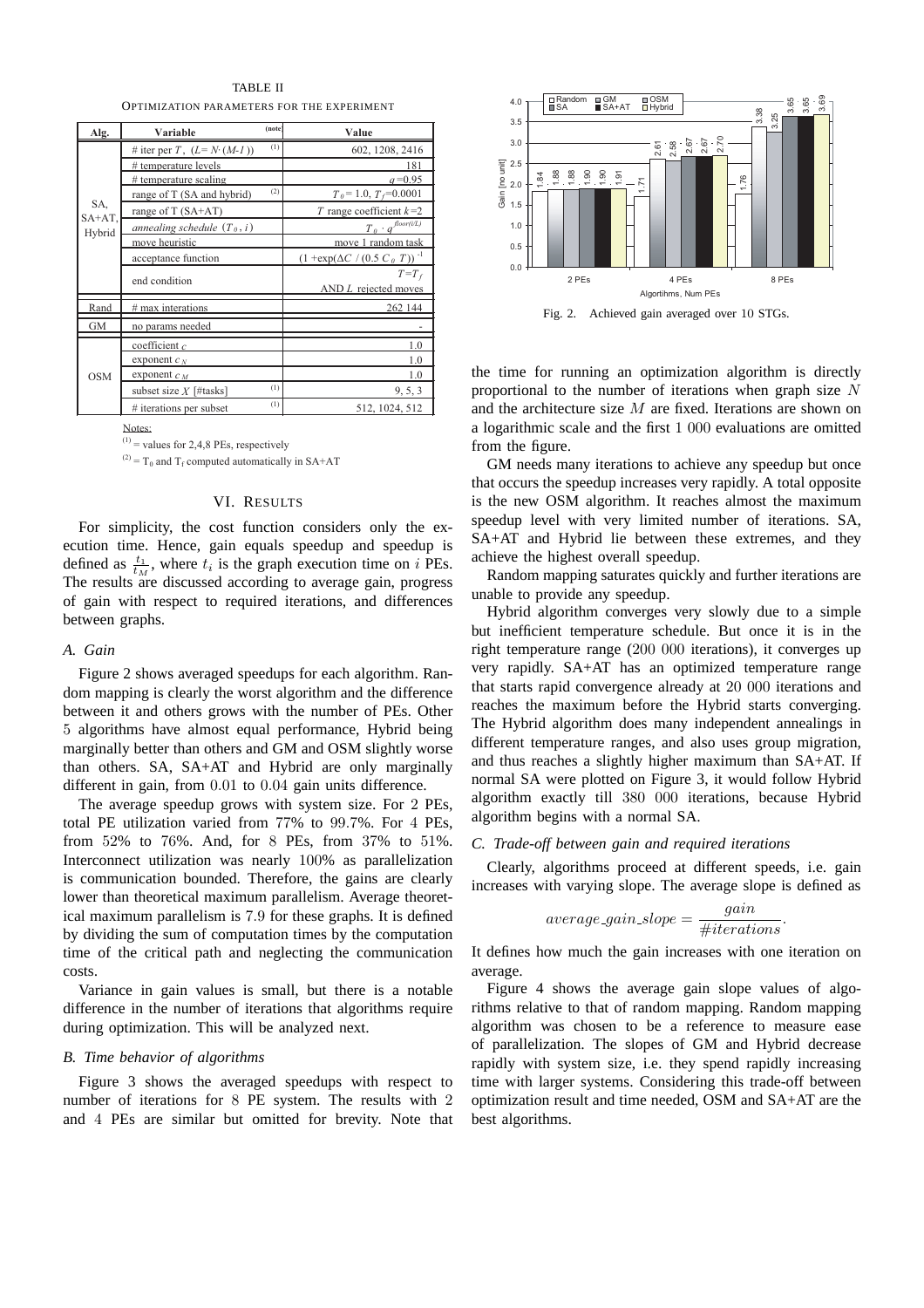

Fig. 3. Evolution of gain with respect to number of iterations with 8 PEs.

TABLE III ROUNDS AND MAPPING ITERATIONS FOR OSM

| <b>PEs</b> | rounds<br>(min, avg, max) | Thousands of<br>iterations (min, avg, max) |
|------------|---------------------------|--------------------------------------------|
| 2          | 271, 380, 611             | 34.1, 37.2, 73.6                           |
| 4          | 239, 469, 899             | 80.6, 115.4, 259.1                         |
|            | 199, 428, 1099            | 57.1, 88.8, 293.9                          |

For 4 PEs, OSM algorithm is 23%, 48%, −23% and 951% more efficient than GM, SA, SA+AT and Hybrid, respectively. Efficiency is defined as achieved gain divided by the number of mapping iterations needed. The save in wall clock optimization time are 20%, 35%, −25% and 91%, respectively. This makes SA+AT a clear winner because it is only 0.03 gain units slower than Hybrid, but noticeably the fastest.

For 8 PEs, OSM algorithm is 405%, 330%, 137% and 2955% more efficient in average gain slope compared to GM, SA, SA+AT and Hybrid, respectively. The save in wall clock optimization time are 81%, 79%, 62% and 97%, respectively. That is, OSM is very efficient. However, SA+AT has a 12% or 0.40 units higher gain number than OSM, which makes SA+AT a very good candidate for the 8 PE case.

Table III shows rounds and iterations for OSM algorithm. The average number of rounds varies from 380 to 469 due to its parameter selection scheme, and the average number of iterations scales up with the number of processors.

## *D. Differences between the graphs*

There are differences in obtained gain depending on the graph. The progress of OSM, SA+AT and GM for each graph is shown in Figure 5. Each line represents different graph. Results are for 8 PEs. OSM starts saturating always at the same point, after  $10^4$  iterations, for every graph, as illustrated in Figure 5(a). However, the gains differ at most  $+50\%$  (gain of 3.7 vs 2.5). Both GM and SA+AT had similar difference between the best and worst case graphs. SA+AT achieves the largest speedup among algorithms at the beginning (iterations 1 - 1 000) due to its random mapping style in the beginning of annealing. Consequently, the differences between graphs



Fig. 4. The best gain divided by the number of iterations. Values are relative to random mapping.

become visible already at small iteration counts whereas they are observed only at the end with OSM and GM. The difference in iteration counts between graphs varied at most by factor of 3 for OSM, due to its subset size changing policy. Other algorithms were varied much less than that.

It turned out that the same graphs performed worse with every algorithm. The studied graphs varied in terms of connectivity and branching (number of edges) and computation amount. We carefully analyzed the correlation between the static properties of task graphs and achieved gain. However, no causal relation was found. For example, the two worst graphs had many edges (7109 and 8703) but the best had also many (7515). It is our optimistic hope that the presented results therefore present the "general" case as well.

## *E. Discussion*

The Hybrid algorithm reaches the best speedup, but it is only marginally better than other SA variants. GM and OSM are clearly worse in 8 PE case, but do almost as well in 2 and 4 PE cases. This shows that Hybrid and SA variants are more scalable than OSM and GM. However, in terms of average gain slope, OSM and SA+AT the most scalable algorithms (see Section VI-C).

Hybrid and SA converge so slowly that they are useless for large scale architecture exploration. SA+AT is as good as SA in speedup but converges much more rapidly due to its parameter selection method. GM converges slowly compared to SA variants. OSM converges very rapidly, and therefore we suggest to use it early in the exploration. However, its final result is not as high as SA, which possibly means that another algorithm should continue after OSM, or OSM should be improved.

Hybrid and SA variants are insensitive to initial values due to their random nature in high temperatures. GM is highly sensitive to initial values due to its deterministic and greedy nature, and therefore we advice against using it without independent runs from different initial values. Effect of initial values to OSM is an open question, but it is reasonable to assume it depends on the maximum subset size and graph structure.